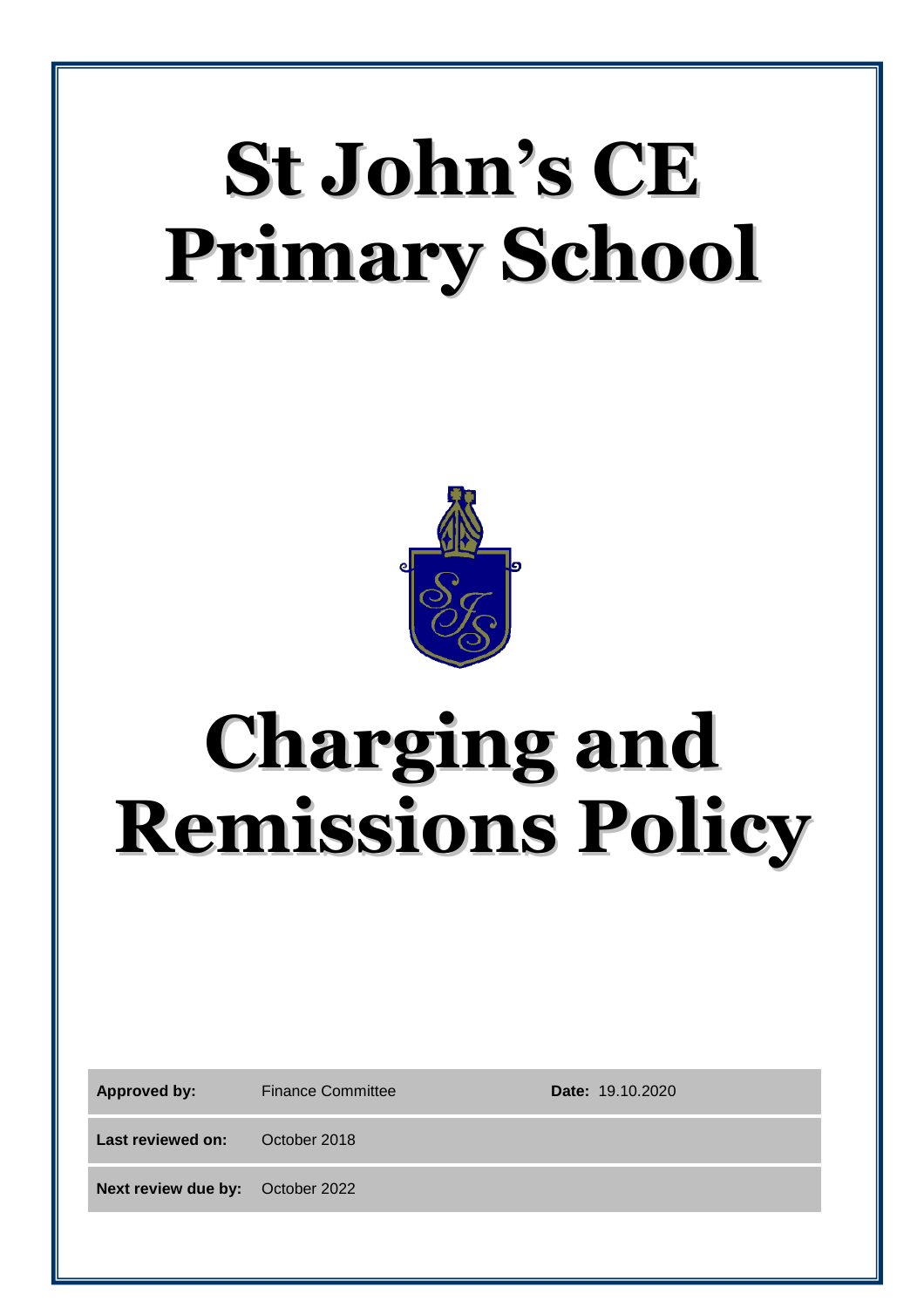## **Contents**

**…………………………………………………………………………………………………………………………….**

## **1. Aims**

Our school aims to:

- Have robust, clear processes in place for charging and remissions
- Clearly set out the types of activity that can be charged for and when charges will be made

## **2. Legislation and guidance**

This policy is based on advice from the Department for Education (DfE) on [charging for school](https://www.gov.uk/government/publications/charging-for-school-activities)  [activities](https://www.gov.uk/government/publications/charging-for-school-activities) and [the Education Act 1996,](http://www.legislation.gov.uk/ukpga/1996/56/part/VI/chapter/III) sections 449-462 of which set out the law on charging for school activities in maintained schools in England.

## **3. Definitions**

- Charge: a fee payable for specifically defined activities
- Remission: the cancellation of a charge which would normally be payable

## **4. Roles and responsibilities**

#### **4.1 The governing body**

The governing body has overall responsibility for approving the charging and remissions policy, but can delegate this to a committee, an individual governor or the headteacher.

The governing board also has overall responsibility for monitoring the implementation of this policy.

In our school, responsibility for approving the charging and remissions policy has been delegated to the Staffing and Finance Committee.

#### **4.2 The headteacher**

The headteacher is responsible for ensuring staff are familiar with the charging and remissions policy, and that it is being applied consistently.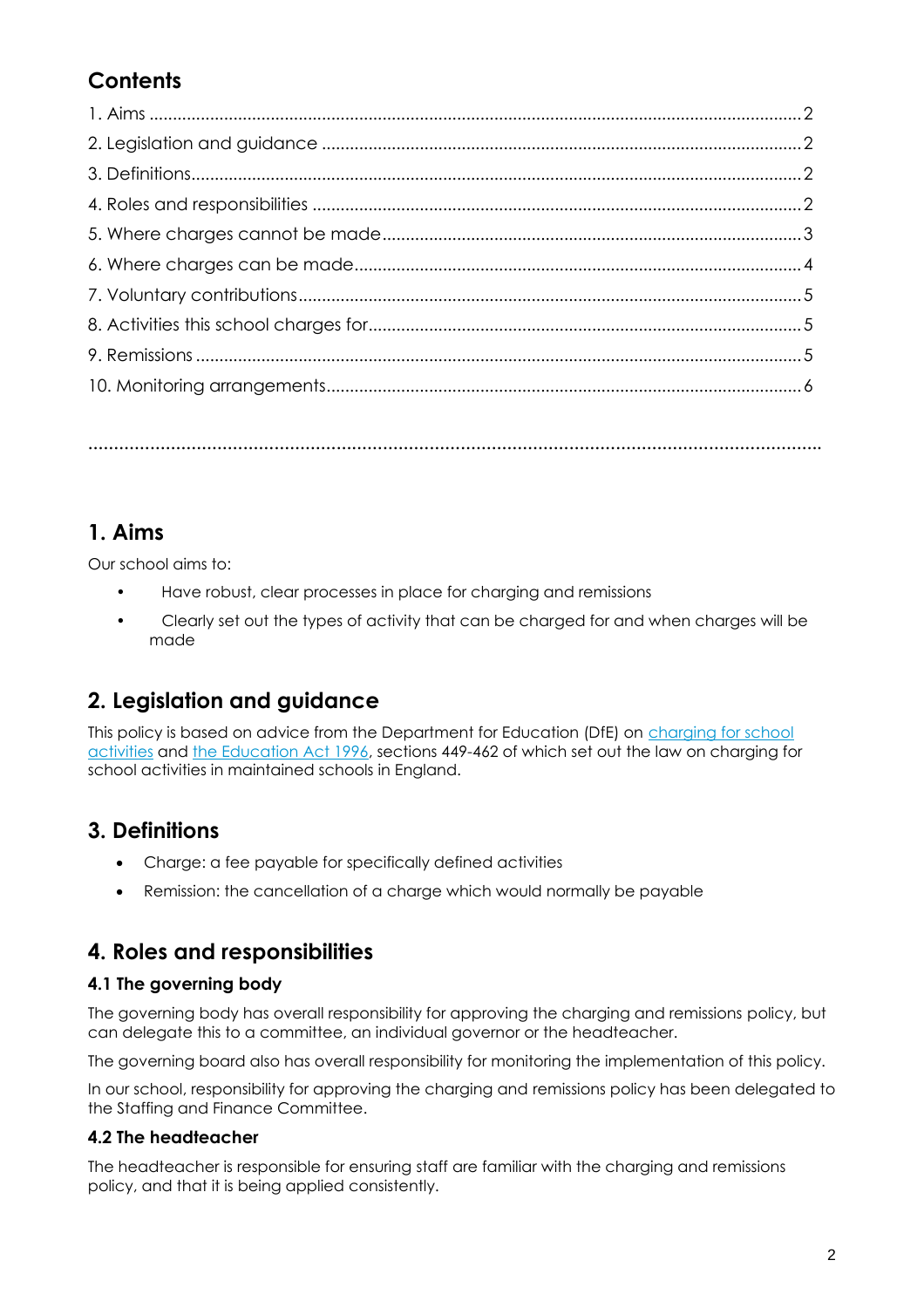#### **4.3 Staff**

Our staff are responsible for:

- Implementing the charging and remissions policy consistently
- Notifying the headteacher of any specific circumstances which they are unsure about or where they are not certain if the policy applies

The senior leadership team will provide staff with appropriate training in relation to this policy and its implementation.

#### **4.4 Parents**

Parents are expected to notify staff or the headteacher of any concerns or queries regarding the charging and remissions policy.

## **5. Where charges cannot be made**

#### Below we set out **what the school cannot charge for**:

#### **5.1 Education**

- Admission applications
- Education provided during school hours (including the supply of any materials, books, instruments or other equipment)
- Education provided outside school hours if it is part of:
	- o The national curriculum
	- o A syllabus for a prescribed public examination that the pupil is being prepared for at the school
	- o Religious education
- Instrumental or vocal tuition, for pupils learning individually or in groups, unless the tuition is provided at the request of the pupil's parent
- Entry for a prescribed public examination if the pupil has been prepared for it at the school
- Examination re-sit(s) if the pupil is being prepared for the re-sit(s) at the school

#### **5.2 Transport**

- Transporting registered pupils to or from the school premises, where the local authority has a statutory obligation to provide transport
- Transporting registered pupils to other premises where the governing board or local authority has arranged for pupils to be educated
- Transport that enables a pupil to meet an examination requirement when he or she has been prepared for that examination at the school
- Transport provided in connection with an educational visit

#### **5.3 Residential visits**

- Education provided on any visit that takes place during school hours
- Education provided on any visit that takes place outside school hours if it is part of:
	- o The national curriculum
	- o A syllabus for a prescribed public examination that the pupil is being prepared for at the school
	- o Religious education
- Supply teachers to cover for those teachers who are absent from school accompanying pupils on a residential visit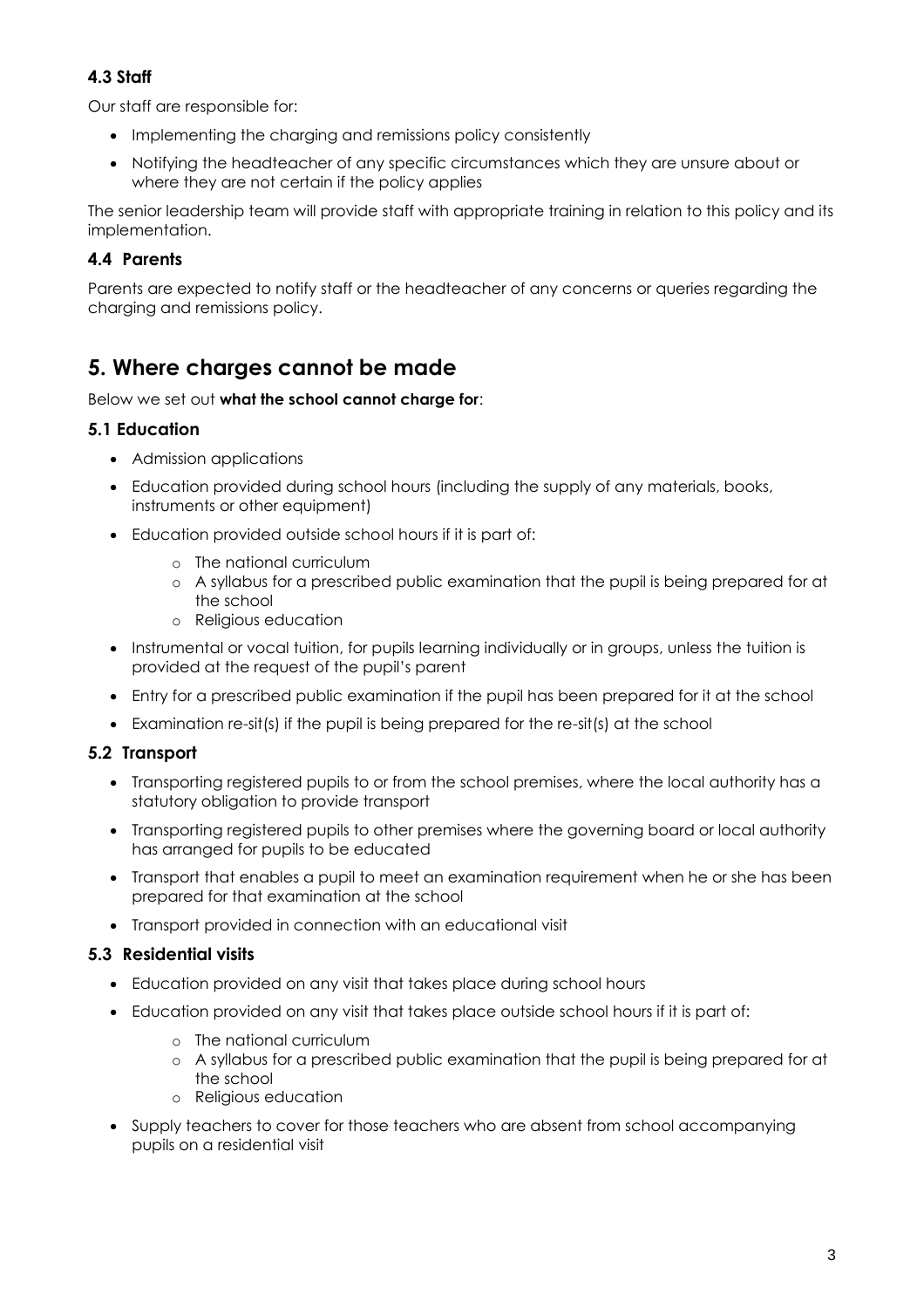## **6. Where charges can be made**

#### Below we set out **what the school can charge for**.

#### **6.1 Education**

- Any materials, books, instruments or equipment, where the child's parent wishes him or her to own them
- Optional extras (see below)
- Music and vocal tuition, in limited circumstances
- Certain early years provision
- Community facilities

#### **6.2 Optional extras**

We are able to charge for activities known as 'optional extras'. In these cases, the school can charge for providing materials, books, instruments or equipment. The following are optional extras:

- Education provided outside of school time that is not part of:
	- o The national curriculum
	- o A syllabus for a prescribed public examination that the pupil is being prepared for at the school
	- o Religious education
- Examination entry fee(s) if the registered pupil has not been prepared for the examination(s) at the school
- Transport (other than transport that is required to take the pupil to school or to other premises where the local authority/governing board has arranged for the pupil to be provided with education)
- Board and lodging for a pupil on a residential visit
- Extended day services offered to pupils (such as breakfast clubs, after-school clubs, tea and supervised homework sessions)

When calculating the cost of optional extras, an amount may be included in relation to:

- Any materials, books, instruments or equipment provided in connection with the optional extra
- The cost of buildings and accommodation
- Non-teaching staff
- Teaching staff engaged under contracts for services purely to provide an optional extra (including supply teachers engaged specifically to provide the optional extra)
- The cost, or an appropriate proportion of the costs, for teaching staff employed to provide tuition in playing a musical instrument, or vocal tuition, where the tuition is an optional extra

Any charge made in respect of individual pupils will not be greater than the actual cost of providing the optional extra activity, divided equally by the number of pupils participating.

Any charge will not include an element of subsidy for any other pupils who wish to take part in the activity but whose parents are unwilling or unable to pay the full charge.

In cases where a small proportion of the activity takes place during school hours, the charge cannot include the cost of alternative provision for those pupils who do not wish to participate.

#### **Parental agreement is necessary for the provision of an optional extra which is to be charged for.**

#### **6.3 Music tuition**

The school can charge for vocal or instrumental tuition provided either individually or to groups of pupils, provided that the tuition is provided at the request of the pupil's parent.

Charges may not exceed the cost of the provision, including the cost of the staff giving the tuition.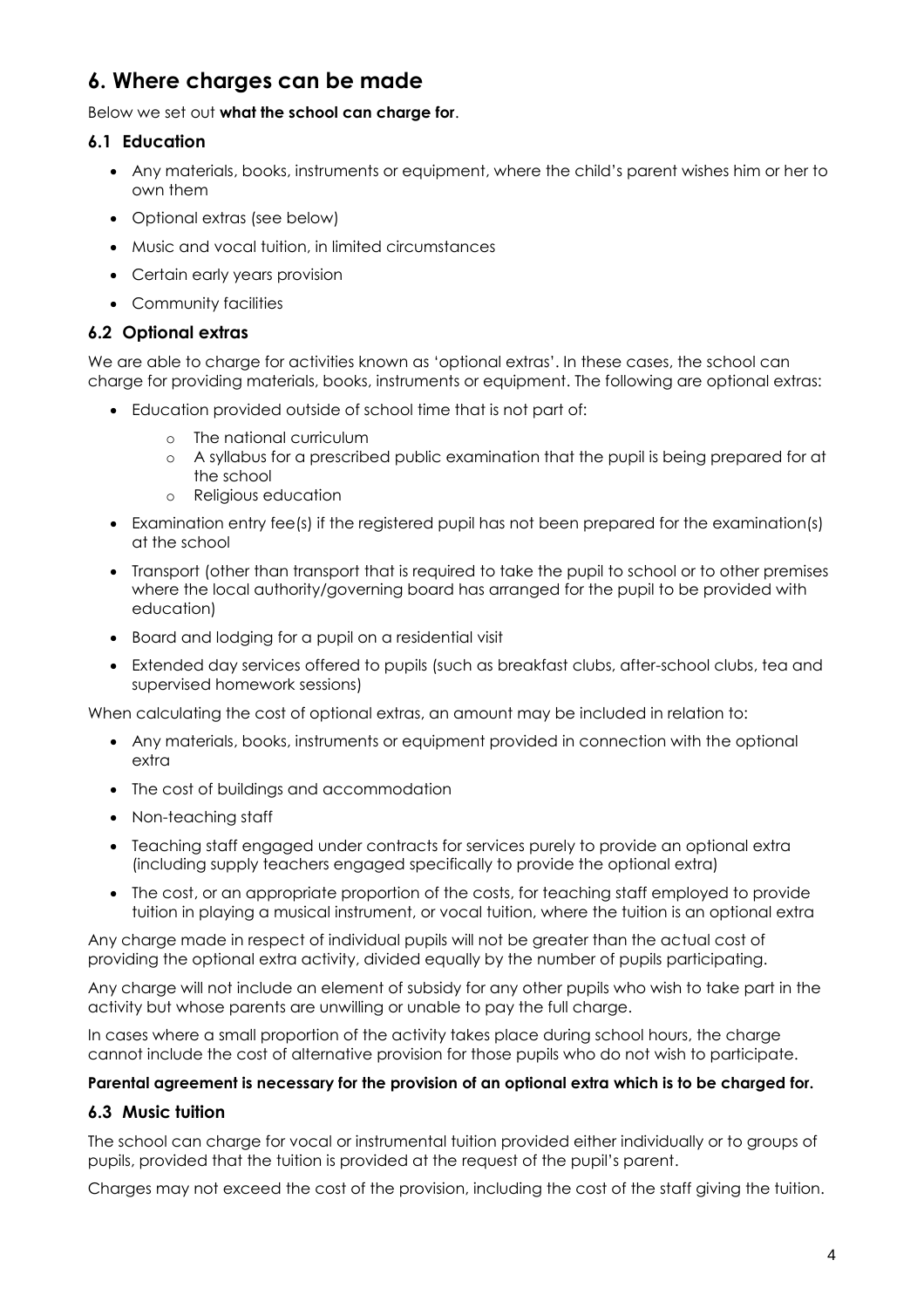Charges cannot be made:

- If the teaching is an essential part of the national curriculum
- If the teaching is provided under the first access to the Key Stage 2 instrumental and vocal tuition programme
- For a pupil who is looked after by a local authority

#### **6.4 Residential visits**

We can charge for board and lodging on residential visits, but the charge must not exceed the actual cost.

### **7. Voluntary contributions**

As an exception to the requirements set out in section 5 of this policy, the school is able to ask for voluntary contributions from parents to fund activities during school hours which would not otherwise be possible.

Some activities for which the school may ask parents for voluntary contributions include:

School trips and sporting activities

**There is no obligation for parents to make any contribution, and no child will be excluded from an activity if their parents are unwilling or unable to pay**. If the school is unable to raise enough funds for an activity or visit then it will be cancelled.

## **8. Activities this school charges for**

The school will charge for the following activities:

*A minimal charge will be made for pupils opting to take part in after school activities to help cover some of the cost of the trainers delivering the club. The price for the whole term will be notified to parents in advance.*

### **9. Remissions**

In some circumstances the school may not charge for items or activities set out in sections 6 and 8 of this policy. This will be at the discretion of the governing board and will depend on the activity in question.

#### **9.1 Remissions for residential visits (opt- out trip)**

Parents who can prove they are in receipt of the following benefits will be exempt from paying the cost of board and lodging for residential visits:

- Universal credit in prescribed circumstances
- Income Support
- Income Based Jobseekers Allowance
- Support under part VI of the Immigration and Asylum Act 1999
- Child Tax Credit, provided that Working Tax Credit is not also received and the family's income (as assessed by Her Majesty's Revenue and Customs) does not exceed £16,105
- The guarantee element of State Pension Credit
- An income related employment and support allowance that was introduced on 27 October 2008

*All of our residential trips are on an opt-in basis only.*